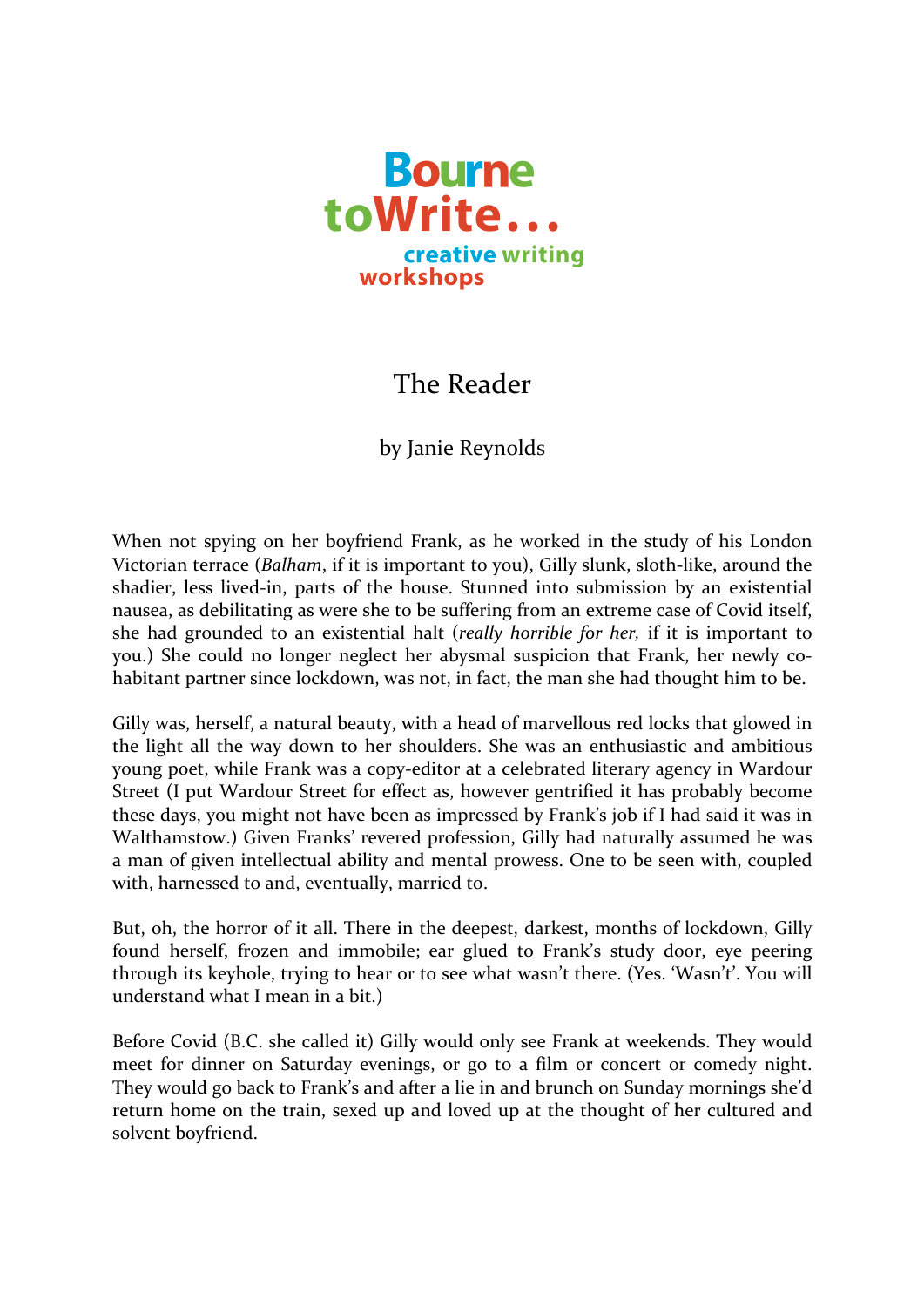They were very different, it was true. She was an extrovert, he was an introvert. He was a good listener, and she was a great talker – or so he would like to point out! When he did talk, it was resplendent, always about the fascinating manuscripts of new writers he was working on.

Gilly considered that his commitment to the unveiling of new literary talent and his immersion in the critique of new literature showed immense responsibility on his part. She felt honoured to be privy to unpublished fiction. Each work he had copyedited bestowed him with a superiority, with even devotional qualities. And there *she* was, just an amateur poet, her mouth filled only of her own naïve, uneducated thoughts. Not those of the hottest new writer or a candidate for the shortlist of the booker prize.

But, now, inside the four walls of the respective rooms within the four exterior walls of the Balham house, lockdown was shining an intensely bright and disturbing light upon Frank's attributes. What Gilly had discovered, since moving in, was that Frank didn't come out of his study, except to excrete, eat or sleep. And if she entered his study during daytime, he would not move the manuscript he was reading away from his face.

He didn't do anything except read.

He didn't start any conversations or engage in any that she did.

He didn't express any opinions, didn't answer any questions, didn't suggest things to do or say *anything interesting*, unless she asked him about the manuscript he was reading.

'He must be superior', she had thought at the beginning. 'It must be me. I should start more open and interesting conversations with him.' She'd tried talking about her family, her friends, her thoughts and her feelings. About places she had been and places she would like to go to – with him perhaps?

But he would not speak. He did not say ANYTHING.

As a budding poet who needed enthusiastic, intellectual discussion and outbursts of sentimentality to survive, Gilly felt more and more abandoned; left to pickle in the stale air of his house, from moment to boring moment, her thoughts unmet by another's. And all in deafening silence. Her radiant young face started to fade and her blossoming heart to wilt. Rootless and wavering, her life could not carry on like this.

And not only did Frank not say anything, but he didn't leave *any* time between the manuscripts. As he placed one back cover down, he lifted the next front cover, as if that piece of literature had had no effect on him; one that might be translated into reflection, or contemplation, or action or interest or empathy or, God forbid, a random act of kindness. Stories were ushered through Frank's brain like pieces of cheese on a quality control, factory conveyor belt.